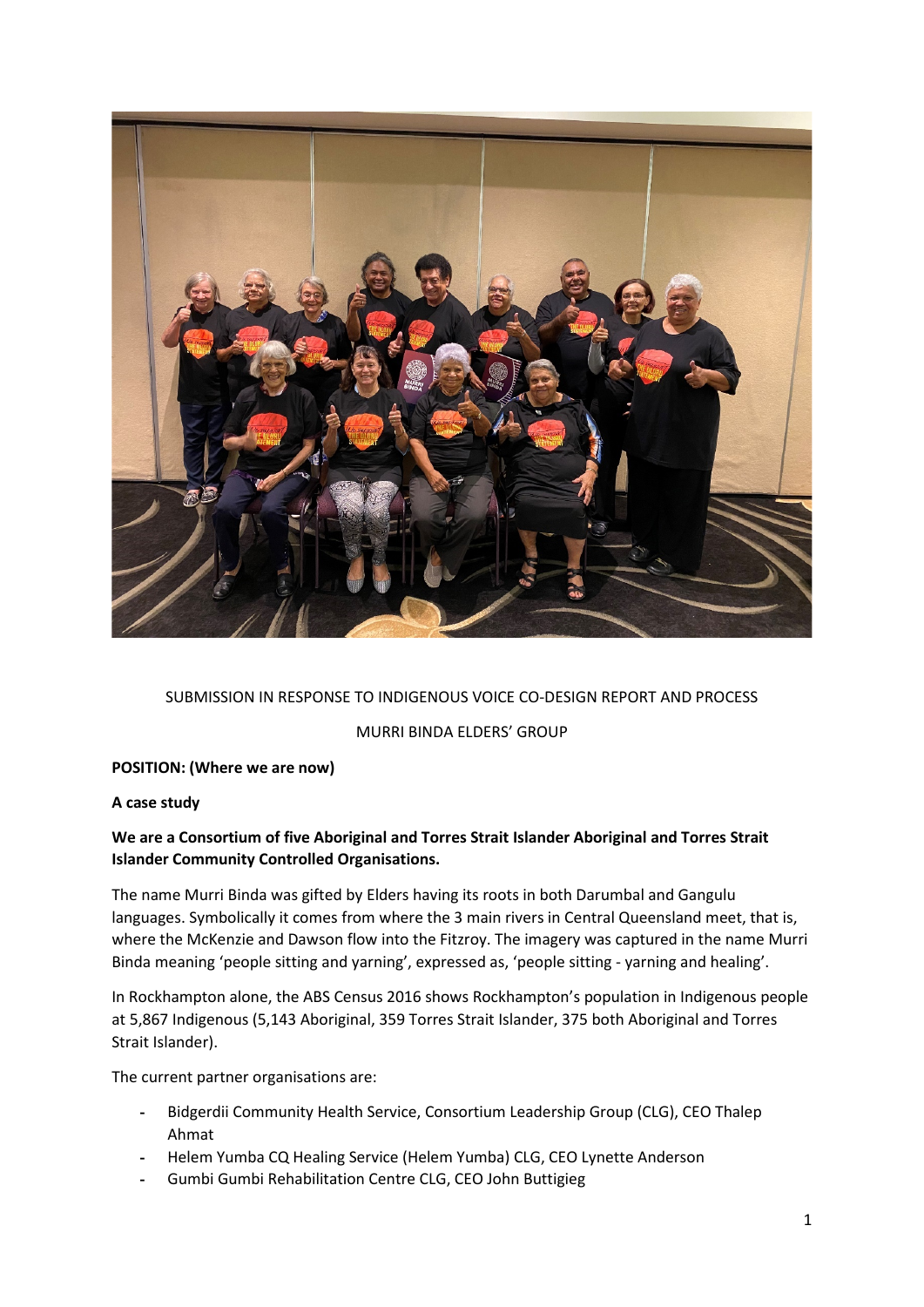- Darumbal Community Youth Services (DCYS) CLG Stella Doyle Acting CEO
- Juwarki Kapa Lug, CLG, Sharona Kemp CEO

Key points

- Murri Binda and the five member organisations all have existing and appropriate governance mechanisms, which involve Elders.
- The CEOs meet regularly as the Consortium Leaderships Group in accordance with our Statement of Cooperation. The CEOs have considerable collective experience in working within non-government and government agencies and the corporate sector. They have a strong commitment to culturally safe practice grounded in daily experiences of cultural obligations and responsibilities to community and family and often a deep, long-standing connection between the heads of organisations. Beyond that they also contribute to the fabric of civic life generally through participation, volunteering and contributing personal resources.
- We coordinate regular meetings with our Elders to ensure that the Consortium model remains culturally informed to enable the development of culturally informed services. Collectively the Aboriginal and Torres Strait Islanders Elders who participate in guiding Murri Binda have well over 500 years of experience living and working in justice, health, housing, accommodation, human and community services, child safety and participating in activities of the broader community. Many have helped build the organisations currently in the Consortium mix from the ground up.
- The development of our governance model of working with our Elders has been an organic process and we have persisted in the development of a model with fluid membership appropriate to our close-knit Aboriginal and Torres Strait Islander community. Our tools and processes will also be appropriate to a community where the Aboriginal and Torres Strait Islander leadership team and the Elders know each other well.

We are currently looking, with the involvement of our Elders, to expand our consortium to include other services. At least 4 other services have expressed an interest in joining the Consortium.

We are about to commence a collaboration with Yulang Indigenous Evaluation where we will codesign a monitoring and evaluation framework for the five services that will allow for monitoring and evaluation at both an individual and service level and consortium.

## **PROBLEM (Why we can't stay here)**

These culturally driven collaborations and processes as outlined above are not always appreciated for the health and wellbeing benefits of building on organic sources of connection, satisfaction, and safety. Often ad hoc changes implemented by government undermines the inherent strength in communities maintaining their own sense of connection, satisfaction and safety and run the risk that they will keep taking the community back to square one with the only option available is to start all over again.